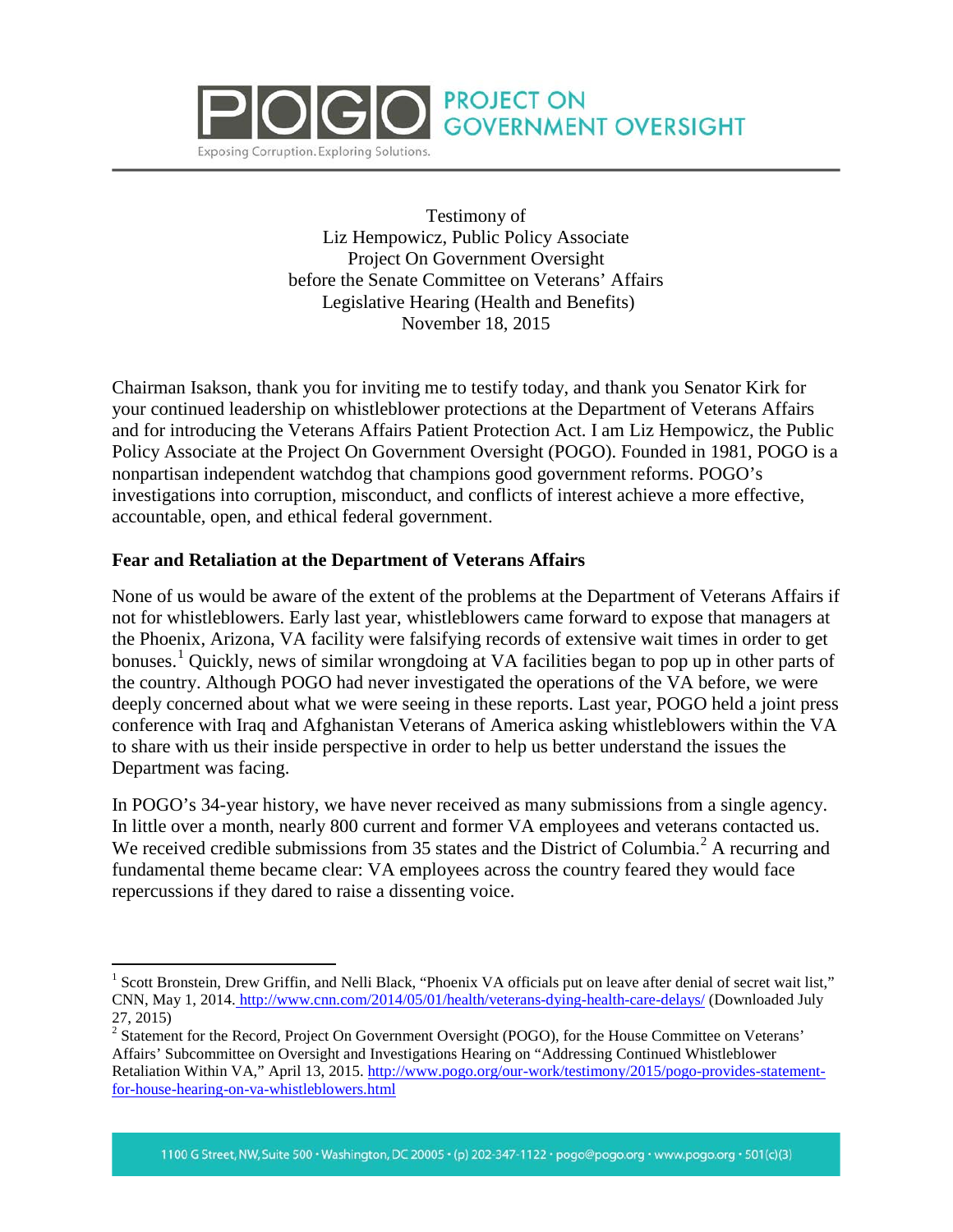Based on what POGO learned from these whistleblowers, we wrote a letter to Acting VA Secretary Sloan Gibson in July last year, highlighting three specific cases of current or former employees who agreed to share details about their personal experiences of retaliation after they had raised concerns about wrongdoing.<sup>[3](#page-1-0)</sup>

In California, a VA inpatient pharmacy supervisor was placed on administrative leave and ordered not to speak out after raising concerns with his supervisors about "inordinate delays" in delivering medication to patients and "refusal to comply with VHA [Veterans Health Administration] regulations."<sup>[4](#page-1-1)</sup> In one case, he said, a veteran's epidural drip of pain control medication ran dry, and in another case, a veteran developed a high fever after he was administered a chemotherapy drug after its expiration point.

In Pennsylvania, a former VA doctor was removed from clinical work and forced to spend his days in an office with nothing to do, he told POGO. This action occurred after he reported to his supervisors that, in medical emergencies, physicians who were supposed to be on call were failing or refusing to report to the hospital. The Office of Special Counsel (OSC) shared his concerns, writing "[w]e have concluded that there is a substantial likelihood that the information that you provided to OSC discloses a substantial and specific danger to public health and safety."<sup>[5](#page-1-2)</sup>

In Appalachia, a former VA nurse was intimidated by management and forced out of her job after she raised concerns that patients with serious injuries were being neglected, she told POGO. In one case she was reprimanded for referring a patient to the VA's patient advocate after weeks of being unable to arrange transportation for a medical test to determine if he was in danger of sudden death. "Such an upsetting thing for a nurse just to see this blatant neglect occur almost on a daily basis. It was not only overlooked but appeared to be embraced," she said. She also pointed out that there is "a culture of bullying employees….It's just a culture of harassment that goes on if you report wrongdoing."

That culture clearly isn't limited to just one or two VA clinics. Some people, including former employees who are now beyond the reach of VA management, were willing to be interviewed by POGO and to be quoted by name, but others said they contacted us anonymously because they are still employed at the VA and are worried about retaliation. One put it this way: "Management is extremely good at keeping things quiet and employees are very afraid to come forward."

This kind of fear and suppression of whistleblowers who report wrongdoing often culminates in larger problems, as the VA has been experiencing.

<span id="page-1-0"></span><sup>&</sup>lt;sup>3</sup> Letter from Project On Government Oversight to Sloan D. Gibson, then-Acting Secretary of the Department of Veterans Affairs, about Fear and Retaliation in the VA, July 21, 2014. http://www.pogo.org/our-<br>work/letters/2014/pogo-letter-to-va-secretary-about-va-employees-claims.html

<span id="page-1-1"></span><sup>&</sup>lt;sup>4</sup> Letter from Kelly Robertson, Pharmacy Service Chief at Palo Alto VA Health Care System, to Earl Stuart Kallio, Pharmacy Service, about Direct Order—Restricted Communication, June 20, 2014.

<span id="page-1-2"></span> $<sup>5</sup>$  Letter from Karen Gorman, Deputy Chief, Disclosure Unit Office of Special Counsel, to Dr. Thomas Tomasco,</sup> about Dr. Tomasco's allegations OSC File No. DI-13-0416, March 21, 2013.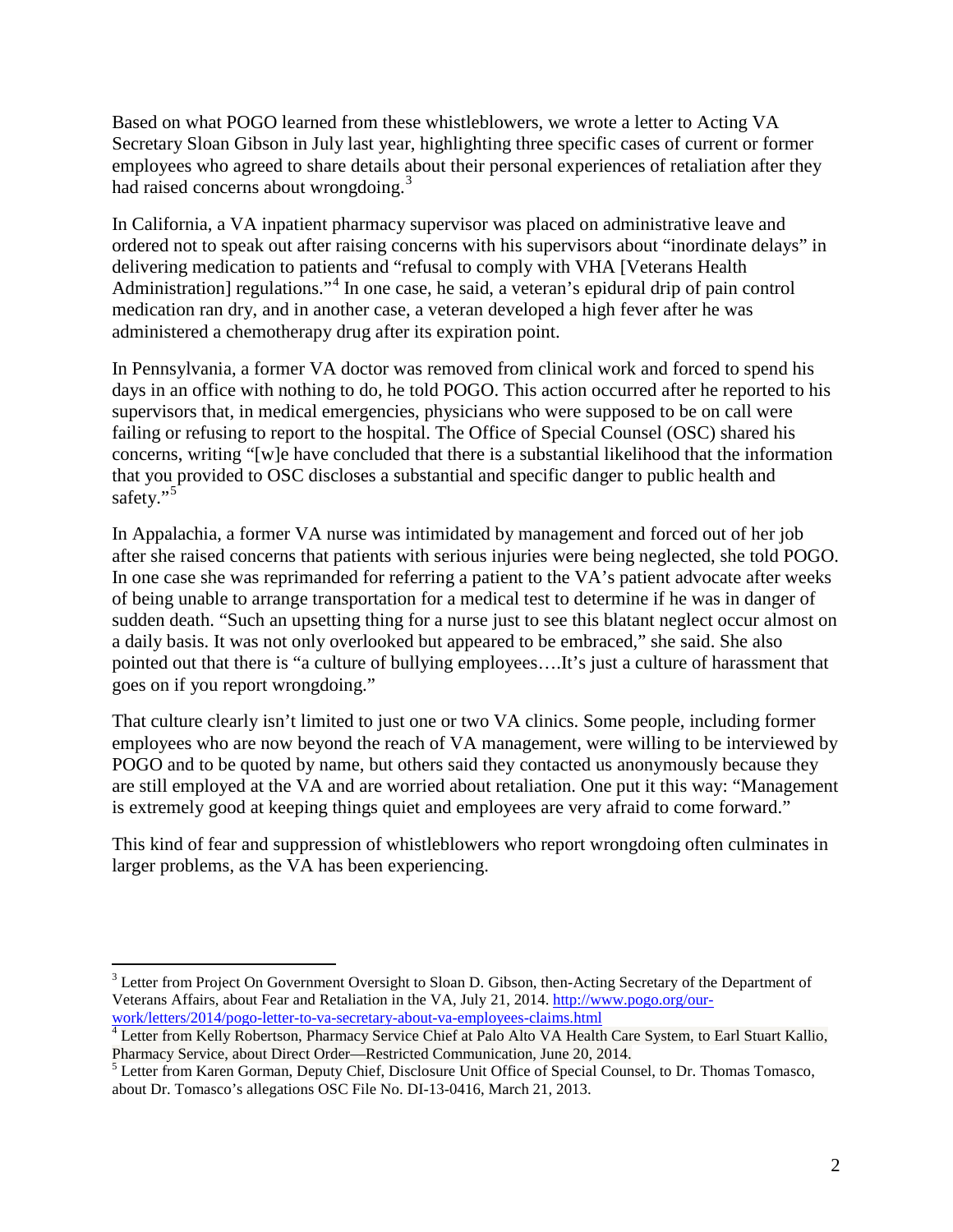## **Veterans Affairs Patient Protection Act**

Current laws have failed to adequately protect whistleblowers. Shifting the VA's culture to identify and correct risks to veterans' health and well-being cannot be accomplished without legislation that codifies accountability for those who retaliate against whistleblowers. This is why legislation such as that introduced by Senator Kirk is so incredibly important. The Veterans Affairs Patient Protection Act includes many necessary improvements to how whistleblower complaints are addressed, and perhaps more importantly, how those who retaliate against whistleblowers are punished. Accountability for illegal retaliation has been missing in other pending VA legislation, and is one of the strongest aspects of Chairman Kirk's legislation.

Managers at the VA have abused their discretionary authority and chosen not to punish those who retaliate. This bill would put in place a minimum 12-day, unpaid suspension when a complaint that a supervisor has retaliated against a whistleblower is substantiated. This combination of due process and mandatory punishment for retaliators is the right way to send and enforce the message that retaliating against whistleblowers will not be tolerated. This bill also expands the definition of prohibited personnel practice to include peer reviews and retaliatory investigations—two common forms of retaliation that have not previously been prohibited.

Additionally, the misconduct committed at the VA in Phoenix has shown how important bonuses and evaluations are in motivating supervisors' behavior. We are happy to see that this bill makes how supervisors handle whistleblower complaints part of the criteria for annual reviews, and further, that bonuses will not be awarded to those employees who have been found to have retaliated against whistleblowers.

Both POGO's investigation and the work of Congress have shown that working under a supervisor or alongside a colleague on whom you have blown the whistle often prompts future retaliation or simply a hostile work environment for everyone involved. This is why it is encouraging to see that this legislation includes a provision that would give preference to a whistleblower's request to transfer to another office within the VA. This provision could make the difference between a whistleblower feeling comfortable enough to come forward or being too worried about rocking the boat to speak up.

We are also pleased to see that the Veterans Affairs Patient Protection Act requires annual training for all VA employees on prohibited personnel actions, which includes retaliating against whistleblowers as a prohibited action. Further, VA employees will receive an explanation of all the methods they can use to report wrongdoing.

## **Recommendations**

It is POGO's hope that the Veterans Affairs Patient Protection Act will ensure that whistleblowers can expose wrongdoing, confident that coming forward will not result in retaliation. This bill is a great starting place for necessary reforms in the VA; however there are a few changes that we would like to see before it becomes law, in order to make sure the bill doesn't inadvertently weaken whistleblower protections.

First, stating that whistleblowers have the ability to report wrongdoing to a direct supervisor is a good clarification, but it should not be a required step for a whistleblower complaint. We are